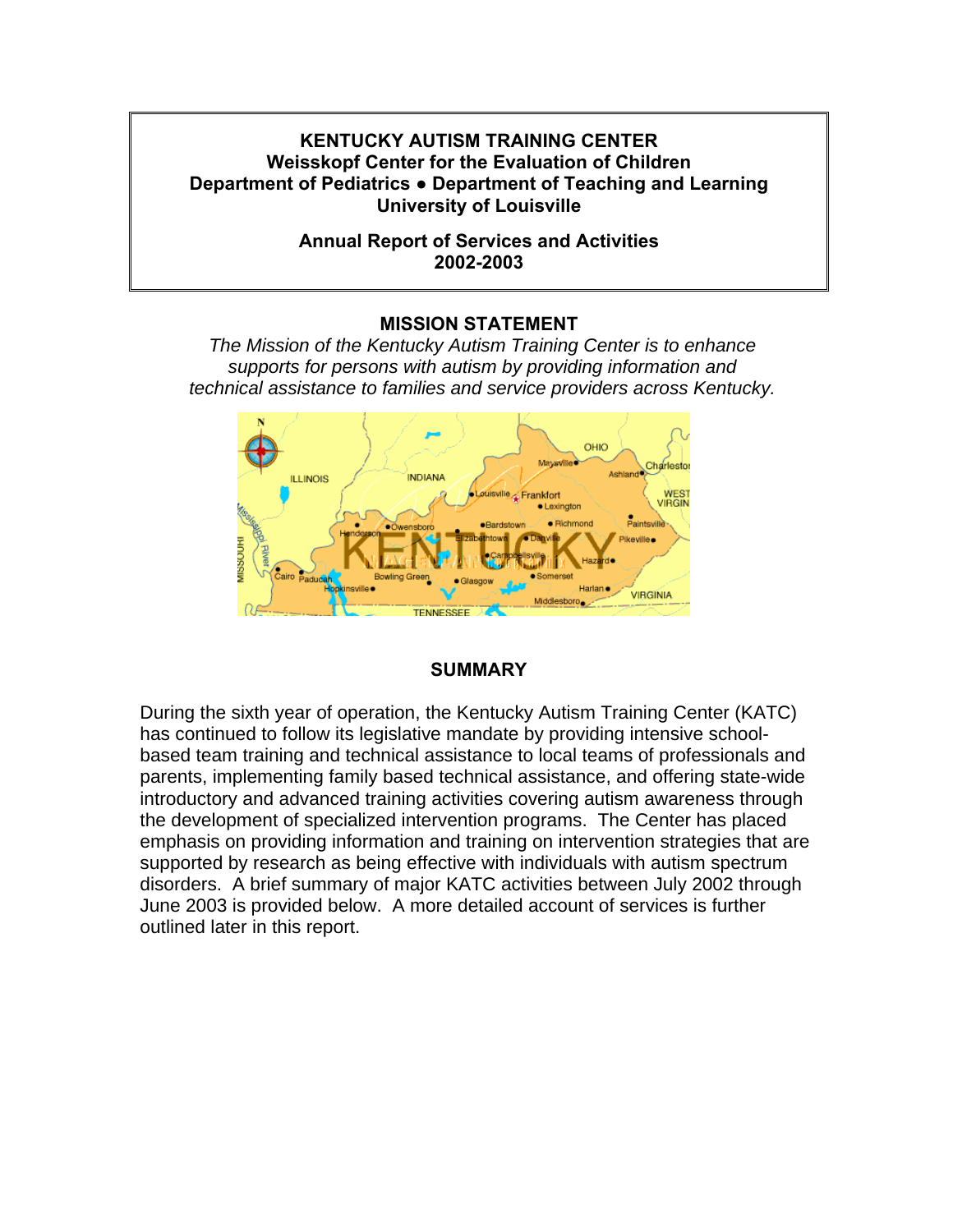**Family Services**. KATC has provided training and technical assistance to families across the Commonwealth by continuing to offer opportunities for families to individually meet with KATC professionals to have general questions addressed. In addition, KATC continued with group sessions known as *Families with Autism, Consultation and Training Sessions* (FACTS) which are designed for families of newly diagnosed children. These sessions, were attended by approximately 30 individuals at three locations across the Commonwealth and were delivered in collaboration with regional autism spectrum disorders related support groups.

In addition, during this past year, KATC piloted a "Family Workshop Series" involving more in-depth full day training sessions in Louisville and Bowling Green with a total attendance of approximately 100 individuals. During the series of five sessions participants received information from teams of parents and professionals who offered practical strategies and "informal" advice from a parent's perspective. Lastly, during this year, the KATC presented at 7 autism related support group meetings addressing regional needs.

### **School-Based Team Consultations and Technical Assistance Sessions.**

KATC has modified the process in which these are conducted in order to increase our effectiveness for promoting systemic change.In general, the current process involves a KATC trainer working with a team of professionals and parents to help them reach consensus on target areas of need and for them as a team to develop and implement a "Technical Assistance Profile" which is individually developed for each team. During this past year, our three full-time trainers have worked with 23 teams each consisting of educational personnel such as special and regular educators, related service providers such as speech/language and occupational therapists, teaching assistants, psychologists, as well as parents.

**Information Dissemination and Training.** Specific activities have included addressing over 1,000 requests for information through our Amanda L. King Resource Library. In addition, the KATC has presented at 32 events and professional development sessions across our Commonwealth. From an advanced training perspective, The KATC has worked in conjunction with the University of Louisville Department of Teaching and Learning to develop and implement a Distance Education Masters Program in Special Education with a concentration in Autism, Technology, and Collaboration. Courses were broadcasted on television as well as video-streamed on the World Wide Web. Courses in this program include: Introduction to Autism, Strategies and Techniques, Autism, Assistive Technology & Collaboration, and Applied Behavior Analysis.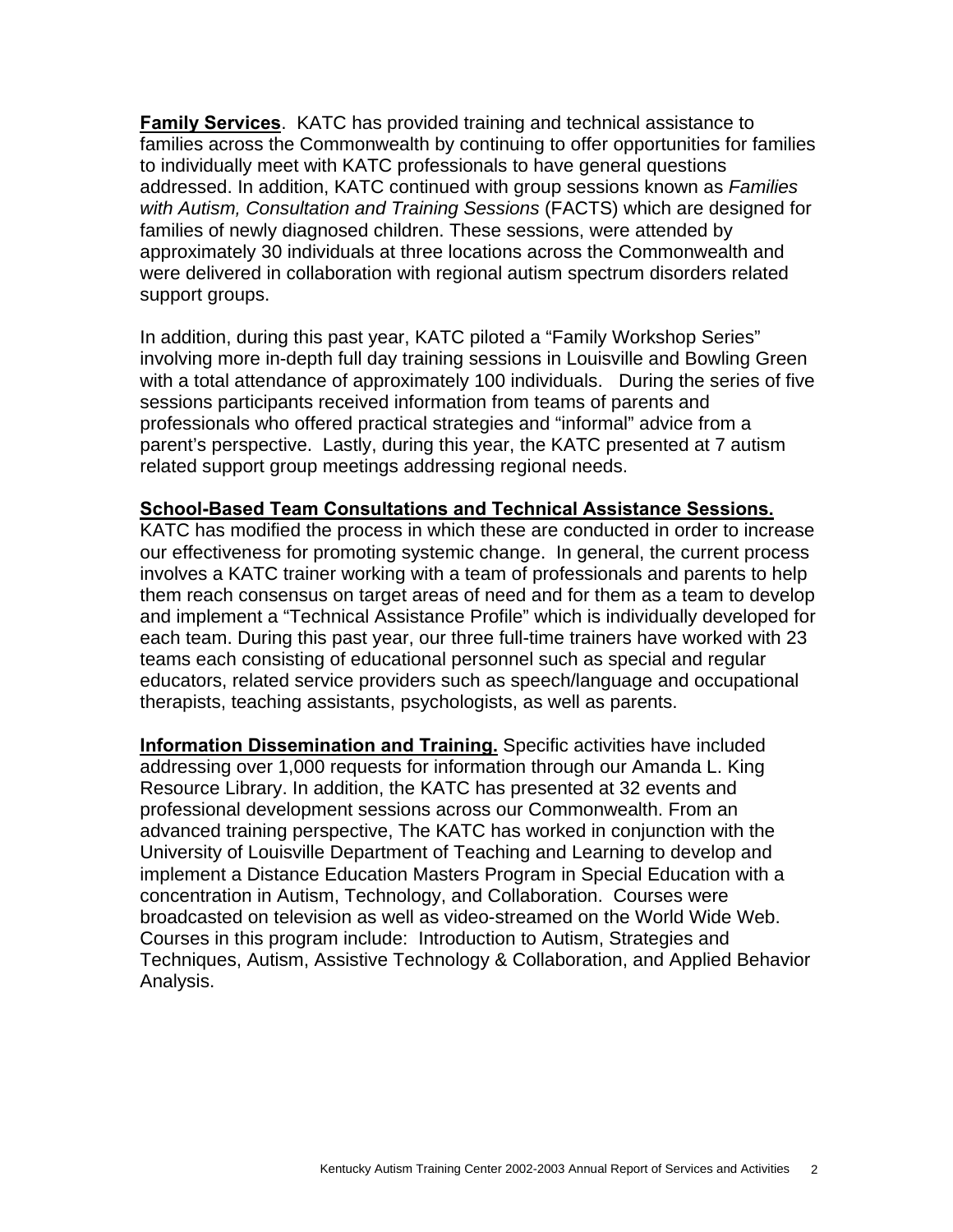## **Associated Activities**.

**Development of Policy and Practices through Collaboration**. During the past year, KATC staff members have continued to expand our collaborative efforts with local and state public and private agencies as well as offering consultation to state leaders as they strive to meet the growing needs seen in the area of autism. For example, KATC participated in the Autism Spectrum Disorder's Advisory Consortium (ASDAC). The ASDAC Consortium was an initiative from the State Inter-Agency Council for Children's Mental Health Services. Through such meetings and advisory sessions, KATC has assisted the Commonwealth of Kentucky in developing effective policy for promoting local, regional and statewide systemic change.

**Services for Adolescents and Adults with Autism**. The Kentucky Autism Training Center continues to support the efforts of agencies and families to promote employment, independent living and age appropriate functioning for adolescents and adults with autism. Toward these goals the center hired a fulltime staff member in December of 2002 whose areas of expertise include schoolto-work transition, adolescent and adult issues of disability, vocational and secondary school training, supported employment and independent living. While the KATC does not have a direct funding source to provide adult services, every effort is made to develop collaborative relationships with organizations that provide services to adults. The following summary outlines activities during this past year that addressed the needs of adolescents and adults with autism and their families.

During this past year KATC staff members have delivered 5 family consultations to specifically address adolescent and adult issues. With regards to school-based team consultations and technical assistance sessions, 4 local educational teams, with a total of 48 consultation/training sessions, received technical assistance focused on adolescent and adult issues. Specifically the team received training pertained to; social inclusion in middle/high school, issues of puberty and sexuality, pre-vocational and vocational curriculum development, functional and independent living skill development and management of severe behavioral issues in older students.

The KATC has partnered with the Interdisciplinary Human Development Institute (IHDI) at University of Kentucky to provide an autism component for the training of job coaches and vocational professionals. To date a total of 5 trainings have been performed with IHDI with an ongoing commitment to the training of these professionals. In addition, other professional groups and organizations have sought KATC's training services with regard to services relating to older individuals with autism. Presentations or consultations to organizations such as supported employment providers, vocational rehabilitation agencies and psychiatric hospitals account for 14 presentations/consultations. Training was provided to one 1 private employer regarding natural supports for an employee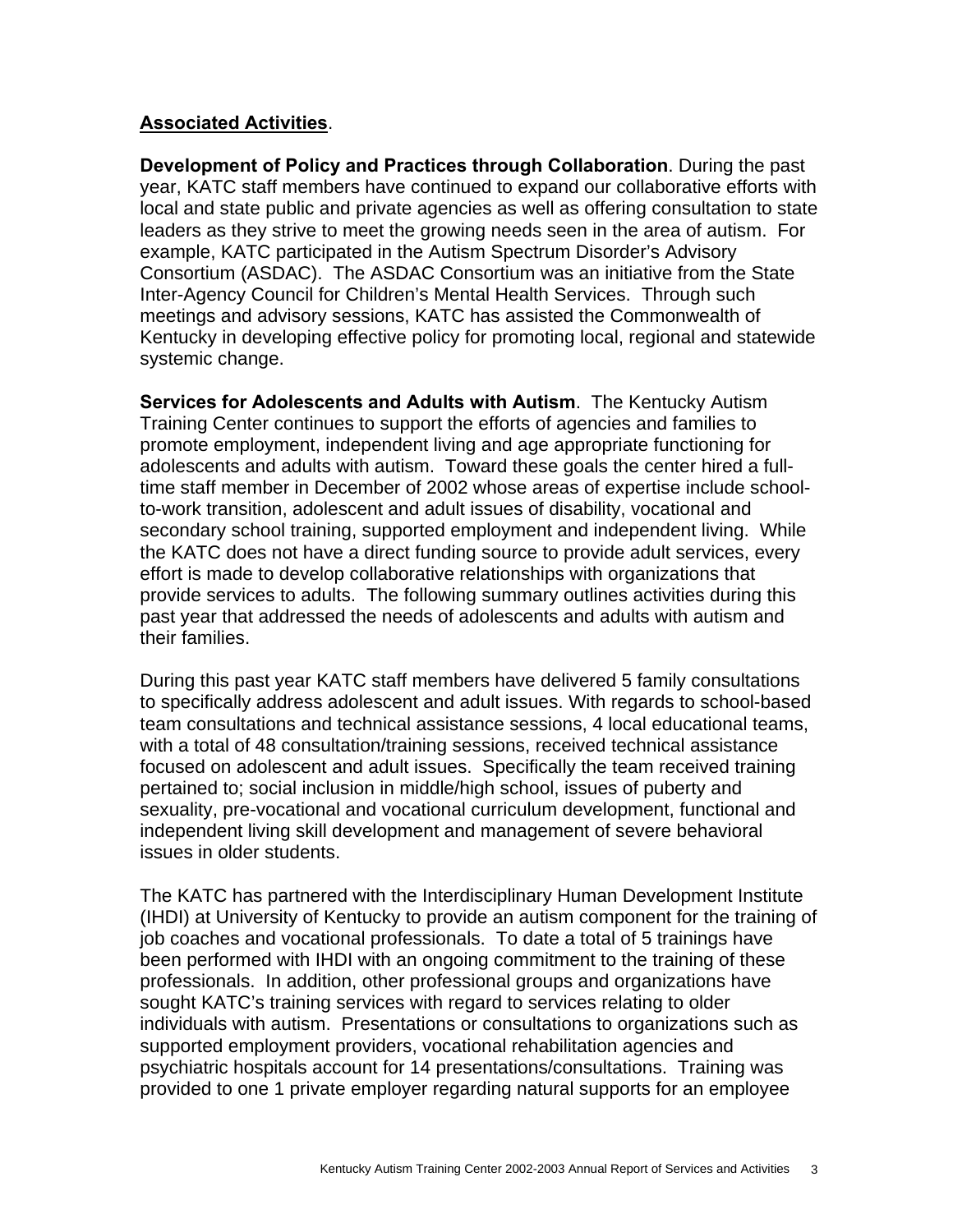with autism and the KATC has completed a grant application for further support in this burgeoning area.

## **INCIDENCE OF INDIVIDUALS WITH AUTISM**

In December of each year, the Kentucky Department of Education (KDE) counts the number of children under each diagnostic category. In 1997 when KATC began, there were approximately 562 children and youth identified in Kentucky as having autism. In the last KDE December count (2002), the number increased to approximately 1,378 children and youth as shown in Figure 1. Based on information obtained from professionals and parents, it became apparent that emphasis needed to be placed on assisting health care providers in identifying children with autism at a younger age. While autism can be diagnosed during the first 18 to 24 months of life, the average age of a child diagnosed with autism is approximately 5.5 years in Kentucky. In terms of how Kentucky figures compare to established incidence rates, there continues to be a discrepancy, using incidence rate of 2/500 there are an estimated 4,454 individuals with an autism spectrum disorder under the age of 19 in the Commonwealth. Using a higher incidence rate as reported by the U.S. Centers for Disease Control and Prevention of 3/500 there may be as many as 6,681 individual with an autism spectrum disorder (see figure 2).





Source: Kentucky Department of Education Homepage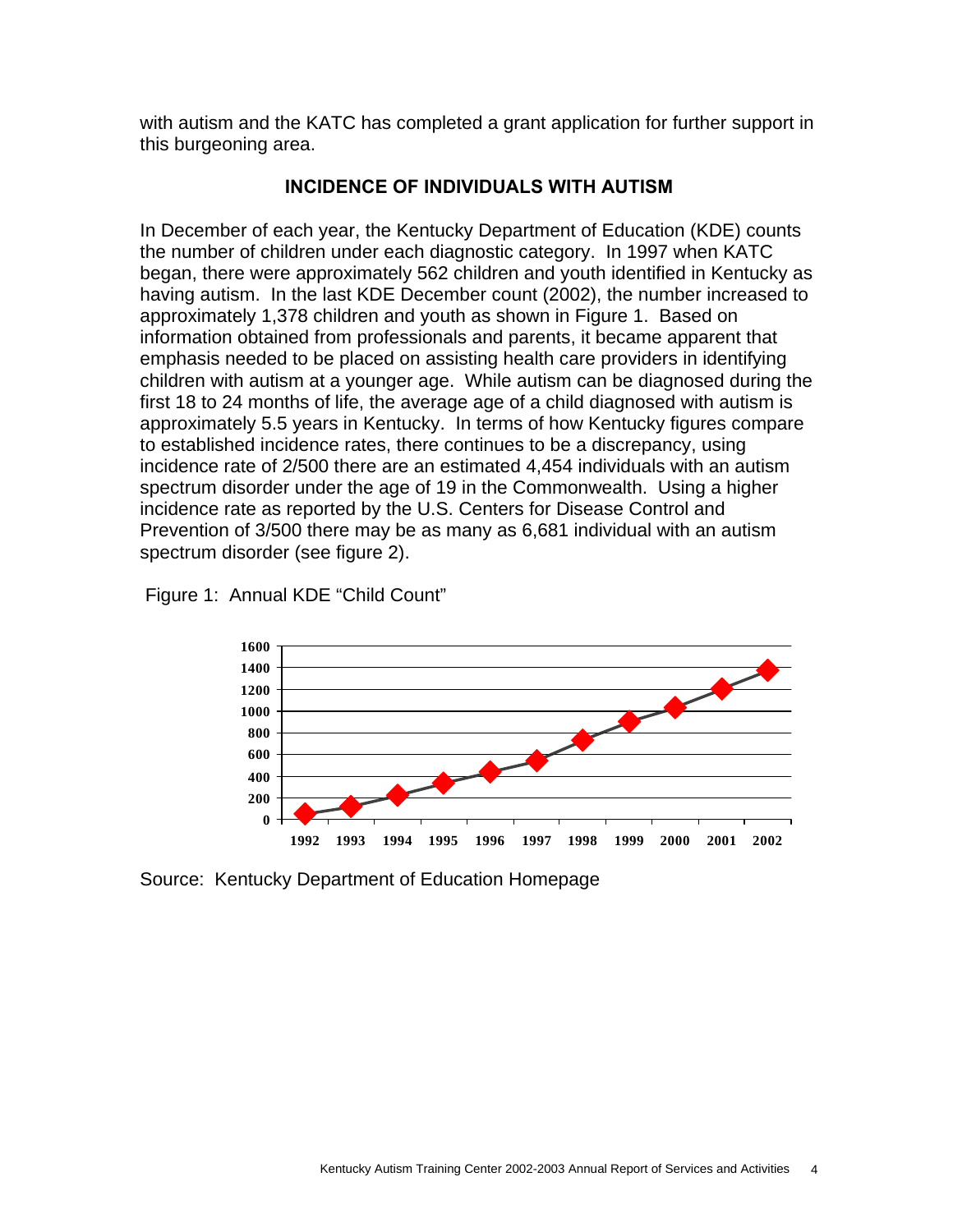Figure 2: Estimated number of individuals (ages 0-19) with an autism spectrum disorders in Kentucky



*Incidence rate range acknowledged by the Autism Society of America* 

## **2002-2003 SERVICES AND ACTIVITIES**

During the past year of operation, the Kentucky Autism Training Center has continued to provide, in collaboration other agencies and parent organizations, individual workshops and school-based consultations for the goal of providing technical assistance to public school personnel and health care providers. The KATC brings knowledge in effective teaching strategies to teachers, administrators, and parents, and have continued to build long-term relationships to build local capacity to develop a plan for furthering their Local Educational Agencies' (LEA) efforts in establishing them as the LEA's leaders in educating students with autism. In a similar manner, the KATC has begun to develop relationships with mental health and other service providers.

Four basic assumptions guided the implementation of KATC's efforts:

- (1) Approach the Task in Phases. In providing services on a statewide basis, KATC has sought to begin to build local capacity by establishing a multi-tiered training program to disseminate information and technical assistance training.
- (2) Keep Stakeholders Involved. Stakeholders should have an active role in designing, implementing, and evaluating these efforts. KATC has an advisory council composed of parents, professionals, and lay-members that provide needed input, along with other individuals and agencies.
- (3) Initiatives Should be Coordinated. Action strategies should be coordinated with other outside related initiatives, whenever possible. KATC works in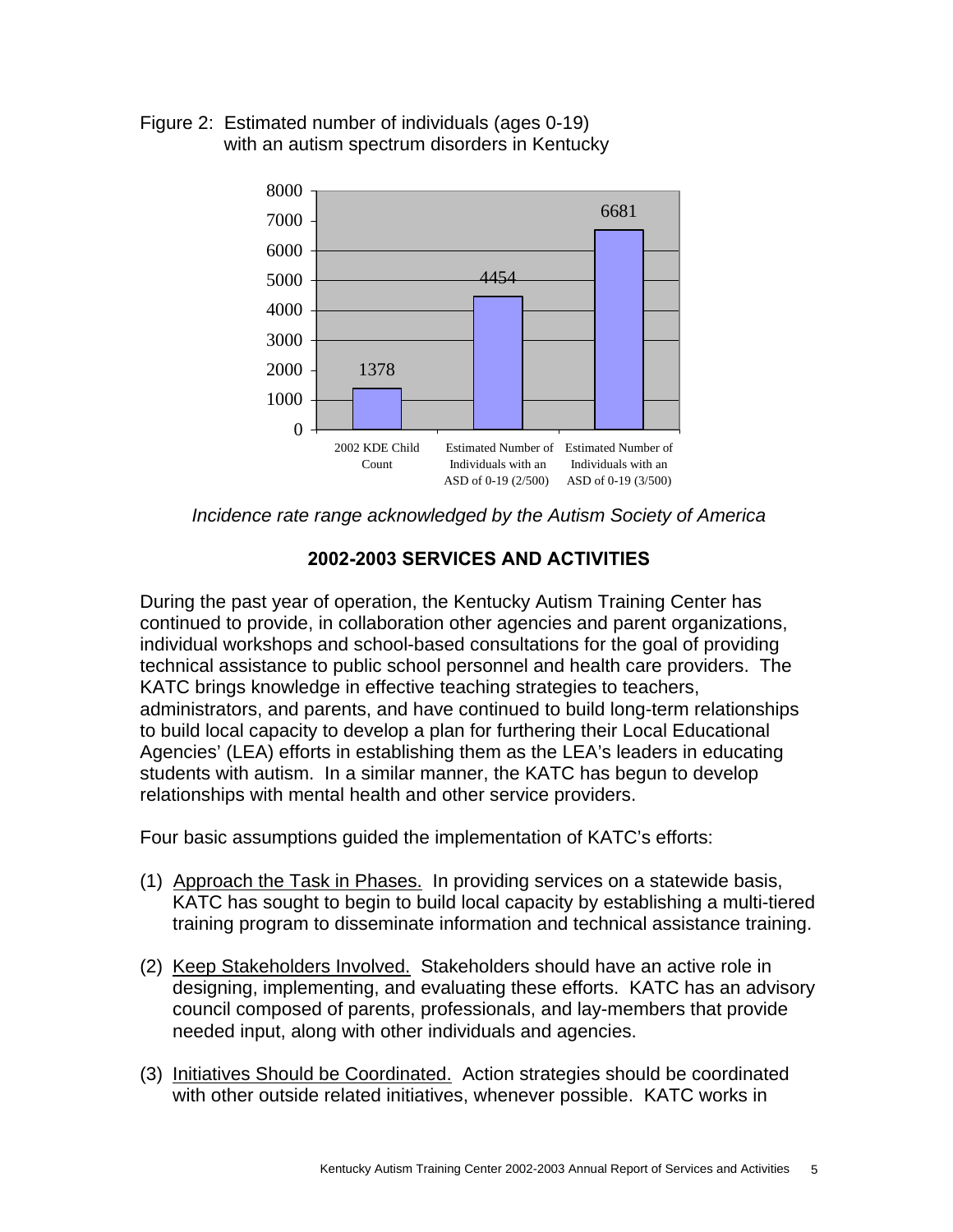conjunction with other individuals and organizations that are involved in similar activities.

(4) Strive to Benefit More Children. Long-term success should benefit not only children with autism, but also all children with special needs and the entire school environment.

## *Information on specific activities is presented on pages to follow.*

## **FAMILY-BASED TECHNICAL ASSISTANCE**

KATC staff members have provided Family Based Technical Assistance to families of children, youth, and adults with autism. As part of all KATC activities, emphasis is placed on preparing parents to become active members of their children's local educational and planning teams. Parents can directly access and utilize KATC through the following services:

## **Individual Family Support Sessions**

KATC staff members have provided parents, along with other family members and key individuals, opportunities to meet with a KATC staff member to receive information, and to address general questions and concerns in a confidential manner. Parents of children who have recently received the diagnosis of autism can gain greater insight into autism and the professionals and agencies in their community that are available to provide services. During this past year, KATC staff members have conducted 7 individual family support sessions.

## **Referral Service**

KATC has continued to compile a data bank of individuals and public and private agencies that are prepared to serve children, youth, and adults with autism. Parents and professionals from across the Commonwealth continue to access and contribute to this data bank.

#### **"1-800 Number"**

KATC may be accessed toll free by calling 1-800-334-8635 and requesting extension *852-4631*. Parents have used this line to contact the KATC staff and to ask general questions or to procure information. The use of this number has assisted KATC to ensure that all parents within Kentucky have equal access to our services.

## **Family Workshop Series**

The goal of the KATC's Family Workshop Series is to provide families with practical strategies that can enhance their child's participation in family life and community activities. During this past year, families that have participated in this workshop series delivered in both Louisville and Bowling Green received information on the following topics: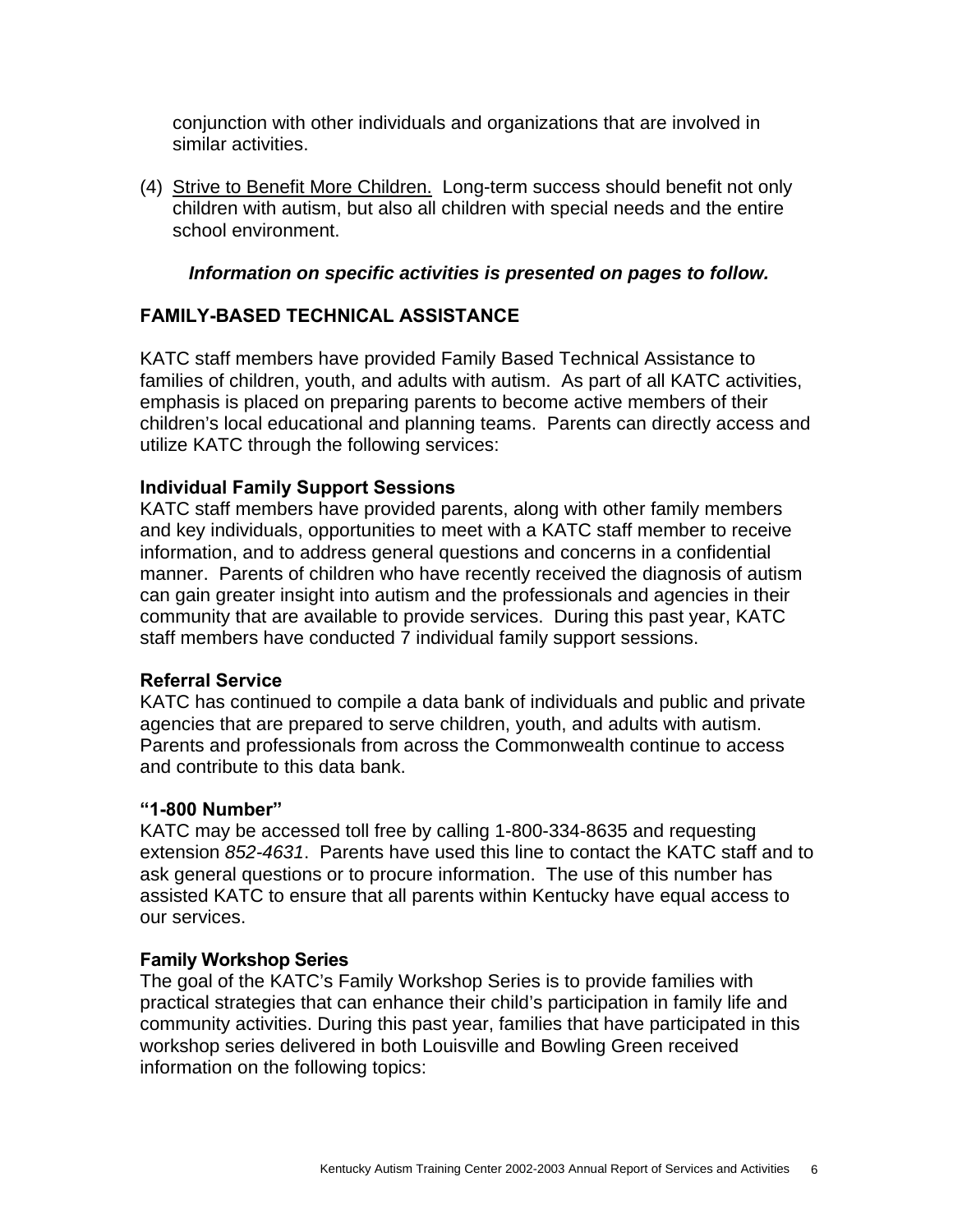- Prompting and Reinforcement
- Enhancing Opportunities for Communication at Home and in the **Community**
- Establishing Schedules and Implementing Visual Supports at Home
- Building Positive Peer Relationships
- Promoting Collaboration

The content of these workshops was designed to build upon one another. Parents of children with autism spectrum disorders presented in conjunction with professionals by sharing strategies and techniques that have *worked* within their homes and communities. Attendees of the Family Workshop Series resided in the following counties:

| <b>Barren</b> | Fayette   | Oldham | Woodford |
|---------------|-----------|--------|----------|
| <b>Bullit</b> | Henry     | Todd   |          |
| Christian     | Jefferson | Trigg  |          |
| Edmondson     | Marion    | Warren |          |

The KATC plans to deliver a similar series in London and Danville in the fall of 2003.

Please find in Figure 3, evaluation data that was collected at the end of each session in Louisville and Bowling Green, of approximately 100 attendees, 76 evaluations were collected.

The evaluations are comprised of 5 Likert scale questions, as well as several open-ended questions. Sample questions are as follows; *How will the information you gained at the presentation impact your work with individuals who have autism? What are some issues in autism you would like to see addressed in future presentations, workshop? What did you find most helpful about the presentation?*



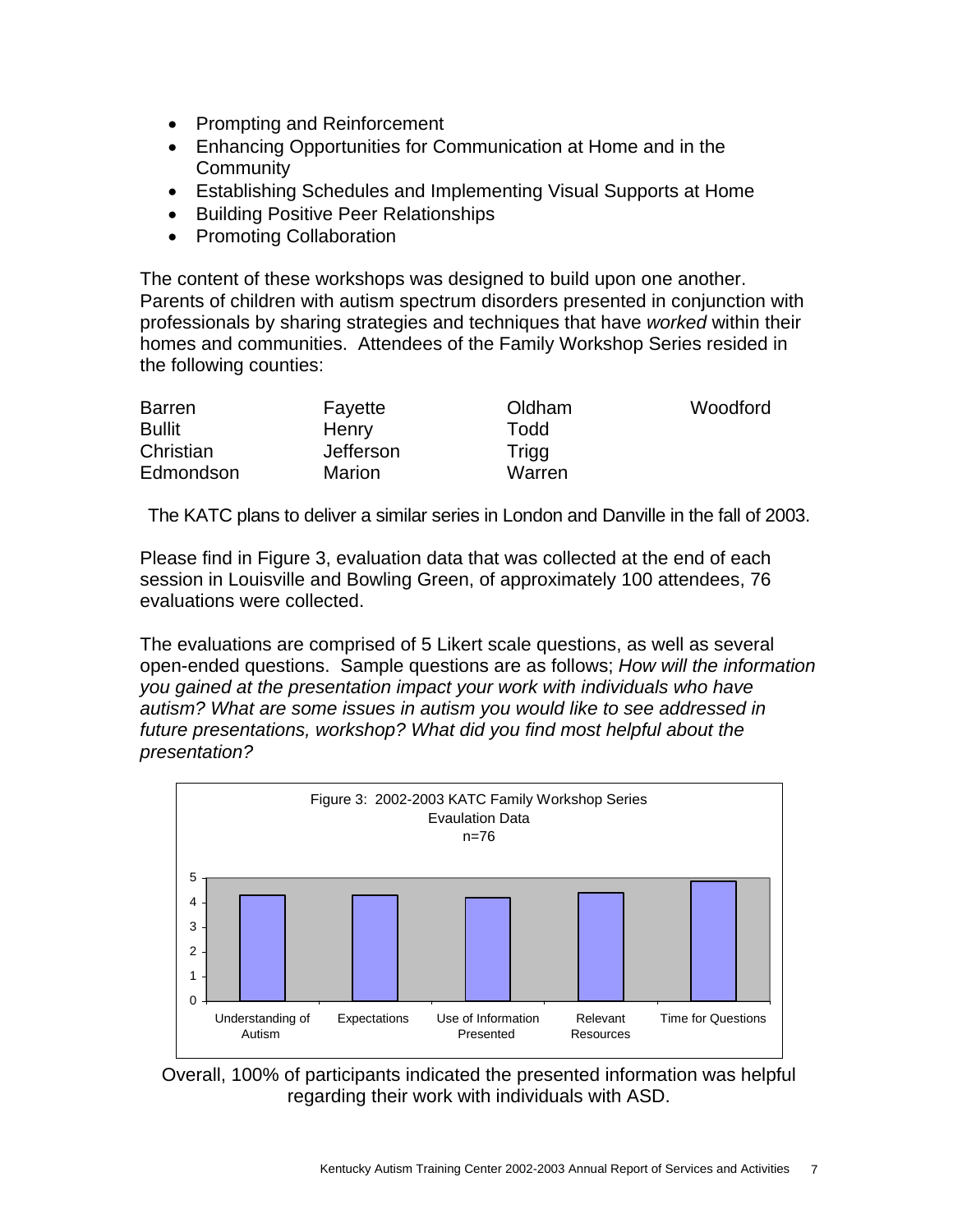Participants indicated how information provided would help them in their work with individuals with ASD and their families:

- I will try to use more social stories and visual supports.
- Better appreciation of incidental learning opportunities
- I will gradually implement schedules to help my child understand his world better.
- Better understanding of prompting.
- Help understand and react to difficult situations.

Participants indicated additional issues they would like to see addressed:

- Music therapy
- Legal information
- Assisitve Technology
- Adult Issues
- Medication

Participants indicated what was most helpful about sessions:

- Sharing ideas with other families.
- Learning that other families have similar issues.
- Ideas about starting a social skills group at my child's school.
- Specific examples of visual supports.
- New strategies to try.

During this past year at the request of autism related support groups across the Commonwealth, KATC staff delivered 7 workshops to the following groups:

Autism Society of Kentuckiana Autism Society of Southeastern Kentucky Danville Autism Parent Support Group Families and Individuals Teaching Hope-Owensboro Families for Effective Autism Interventions Powell County Autism Support Group Meeting

Addressing regional needs, the topics addressed included: overview of KATC services, toileting, adult/adolescent issues and building community supports for individuals with autism and their families.

In addition, the Kentucky Autism Training Center provided support groups with meeting space within its facilities for the purposes of meetings and workshops. To highlight these collaborative efforts, during the past year, the Autism Society of Kentuckiana held meetings at the offices of the KATC in addition to a workshop featuring Barbara Becker-Cotrill, Ed.D., Director of the West Virginia Autism Training Center. In addition, First Steps held a "fire-side chat" for families with young children with disabilities at the KATC. The KATC is committed to developing on-going and creative relationships with other organizations that service individuals with autism spectrum disorders and their families.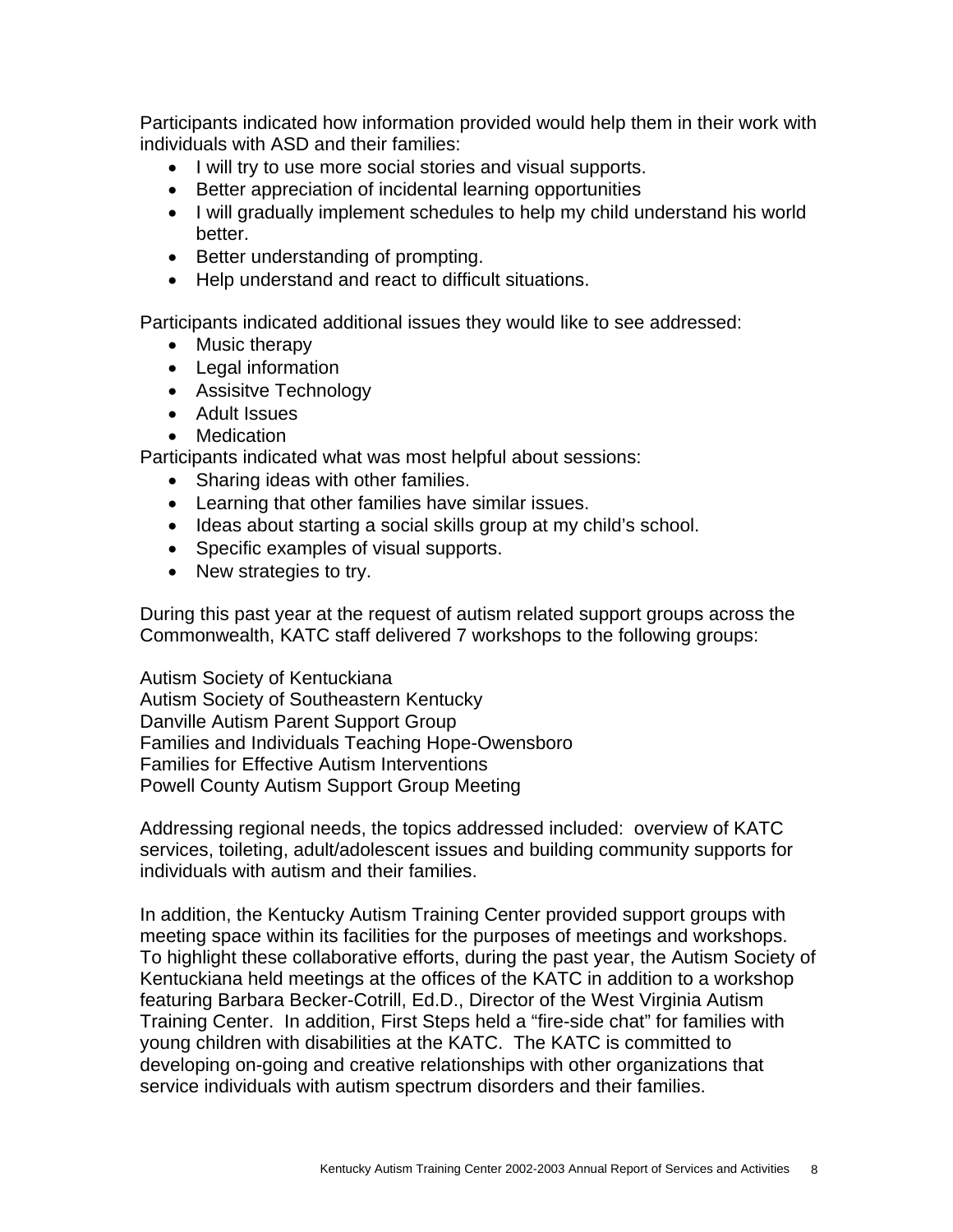## **FACTS Sessions**

In response to feedback from families, KATC developed and delivered information sessions specifically for families that have recently received a diagnosis, known as Families with Autism, Consultation and Training Sessions (FACTS). The sessions provided participants with an overview of the criteria used by clinicians that make diagnoses on the autism spectrum. In addition, families receive information on available resources, interventions and planning for the future. These sessions were delivered in conjunction with the Autism Society of Kentuckiana, the Autism Society of the Bluegrass and the Eastern Kentucky University Autism and Related Disorders Support Group. Approximately 30 individuals participated in FACT sessions.

Please find the below in Figure 4, evaluation data that was collected at the end of each sessions, of approximately 30 attendees, 8 evaluations were collected.

The evaluations are comprised of 5 Likert scale questions, as well as several open-ended questions. Sample questions are as follows; *How will the information you gained at the presentation impact your work with individuals who have autism? What are some issues in autism you would like to see addressed in future presentations, workshop? What did you find most helpful about the presentation?*



## **SCHOOL-BASED TEAM CONSULTATIONS AND TECHNICAL ASSISTANCE**

Staff members of the Kentucky Autism Training Center work directly with teams of professionals and parents to facilitate the development, implementation, and evaluation of educational and community-based programs for children and youth with autism. Through workshops and make and take sessions, participants have gained greater knowledge of autism and learned to develop Individualized Educational Plans (IEPs). In subsequent application sessions, KATC worked directly with staff and parents in classroom based "practice and feedback"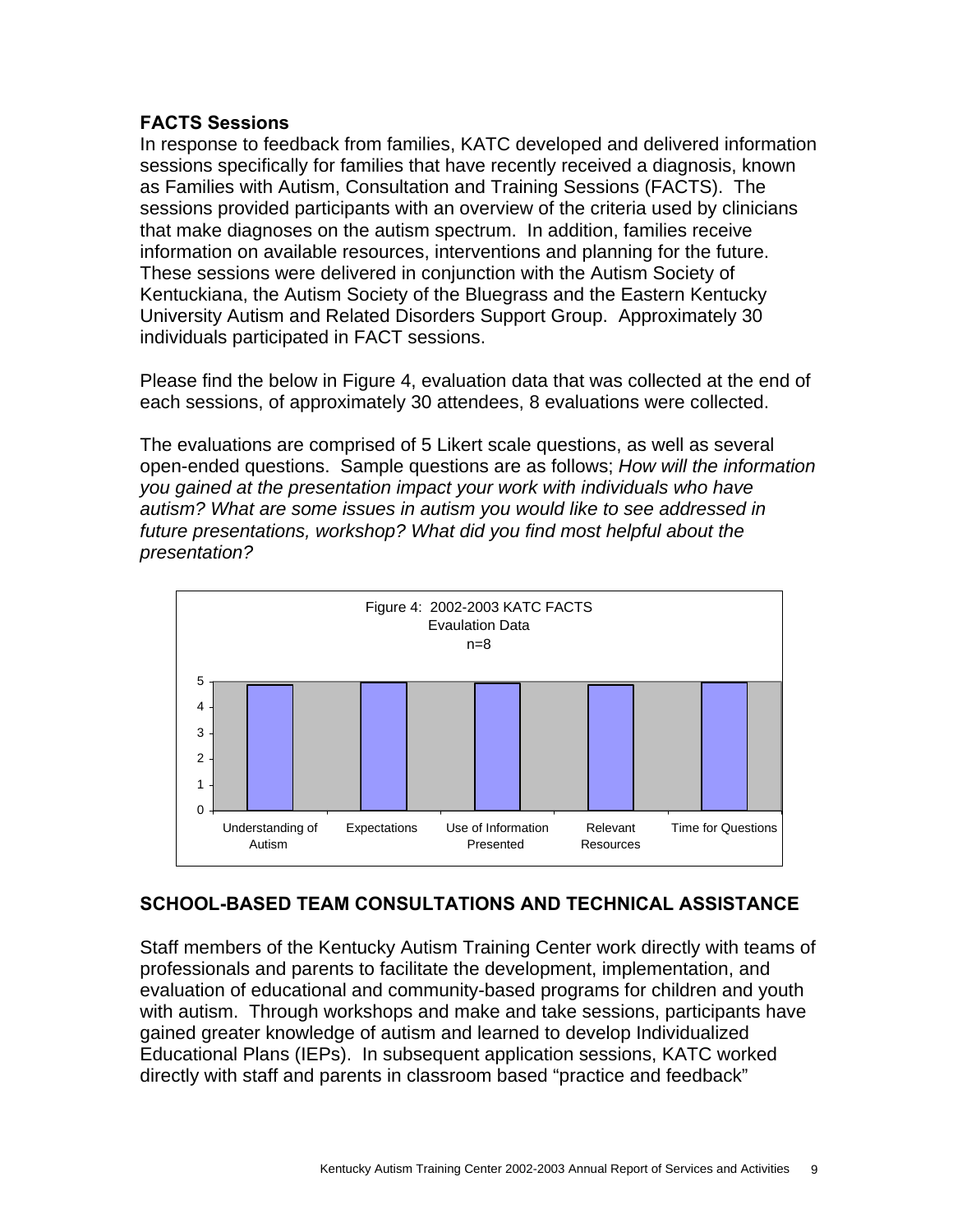coaching sessions. KATC staff members provided technical assistance in the following areas:

- Identifying & understanding students with autism.
	- o Screening information for early childhood professionals
	- o Awareness sessions for school personnel (bus drivers, cafeteria workers, and custodians)
	- o Peer awareness and training
- Developing, implementing and evaluating an Individualized Education Plan
- Integrating fundamental behavioral teaching principles and strategies into daily activities and into individual student's schedules.
	- o Promoting generalization of skills across the life domains of home, community and school
	- o Developing individualized visual and sensory supports
- Using effective educational, behavioral, and technological supports for students with autism to promote communication, social integration, academic gains, and participation.
- Developing transition plans and developing vocational skills
- Conducting behavioral, functional and ongoing program assessments.
- Teaming between professionals and parents.

## **See Appendix A for more specific examples of school-based training activities.**

During this past years KATC staff conducted approximately 294 school based consultations and technical assistance activities in the following local educational agencies:

Anchorage Independent Schools Boone County Public Schools Bowling Green Independent Schools Meade County Public Schools Edmonson County Public Schools Garrard County Public Schools Hardin County Public Schools Harrison County Public Schools

Jefferson County Public Schools Marion County Public Schools Monroe County Public Schools Nelson County Public Schools Pulaski County Public Schools Wolfe County Public Schools

As we strive to accomplish our mission to enhance the lives of individuals with ASD and their families in our Commonwealth, the KATC has continued to develop existing services as means to build local capacity to address the needs. Below is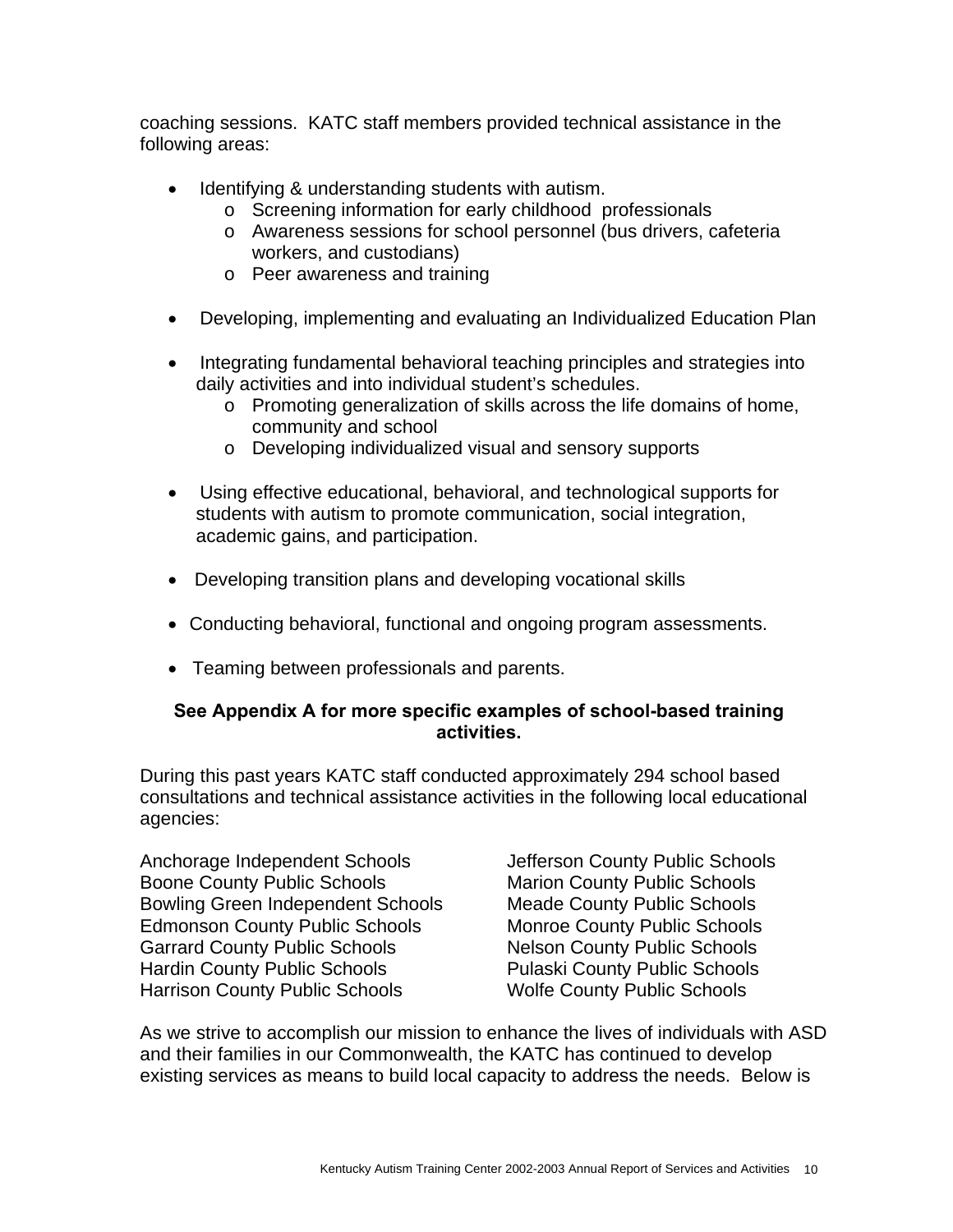summary of the evolution to our current model developed by the KATC with specific regards to School-Based Team Consultations and Technical Assistance.

Initially in 1997-1998 a school consultation consisted of a Field Training Coordinator (FTC) receiving background information and questions on a designated student with autism. The FTC would travel out to the school to observe the student for approximately 2 hours then meet with the educational team, including the parents and discuss recommendations. The FTC would then write a report highlighting the recommendations and send it to the school system.

Based on feedback from participating team members, which included parents, at the end of the 1998 school year staff decided to add a half-day follow up visit to the one time school visit to answer questions regarding recommendations and provide additional technical assistance.

Again based on feedback from participants, in the fall of 1999 the school consultation model was expanded to four sessions; this change was implemented in order to provide additional follow up to the teams. Favorable anecdotal feedback was received from the schools. It was reported that the teachers felt like they needed additional support with their students with autism. The four day model provided them with much needed support.

Over the past 5 years, we have seen an increased need to provide follow-up visits to the educational teams. In the fall of 2002, the KATC again revised our current school consultation model to consist of multiple training sessions with the team by addressing the individual needs identified by the team. The following is a detailed explanation of the current school consultation process.

#### Step 1

The LEA team leader contacts the KATC to discuss technical assistance and training services. After discussing the school consultation process with the team leader, a KATC staff person will send a Technical Assistance Profile (TAP) packet. The TAP serves as the in-take form for this service and includes:

#### General Information on the student

Requests that the team provide evaluation materials specific to that student (i.e., evaluations, IEP, behavior plan, video tape of student).

Signed parent/guardian consent

Team members, including the parents are asked to delineate 3 priority areas of need for technical assistance and training in the following areas: *Communication, Social Competence, Academic Performance, Physical Functioning, Sensory Issues, Vocational Issues, Daily Living, Challenging Behaviors and Transition.*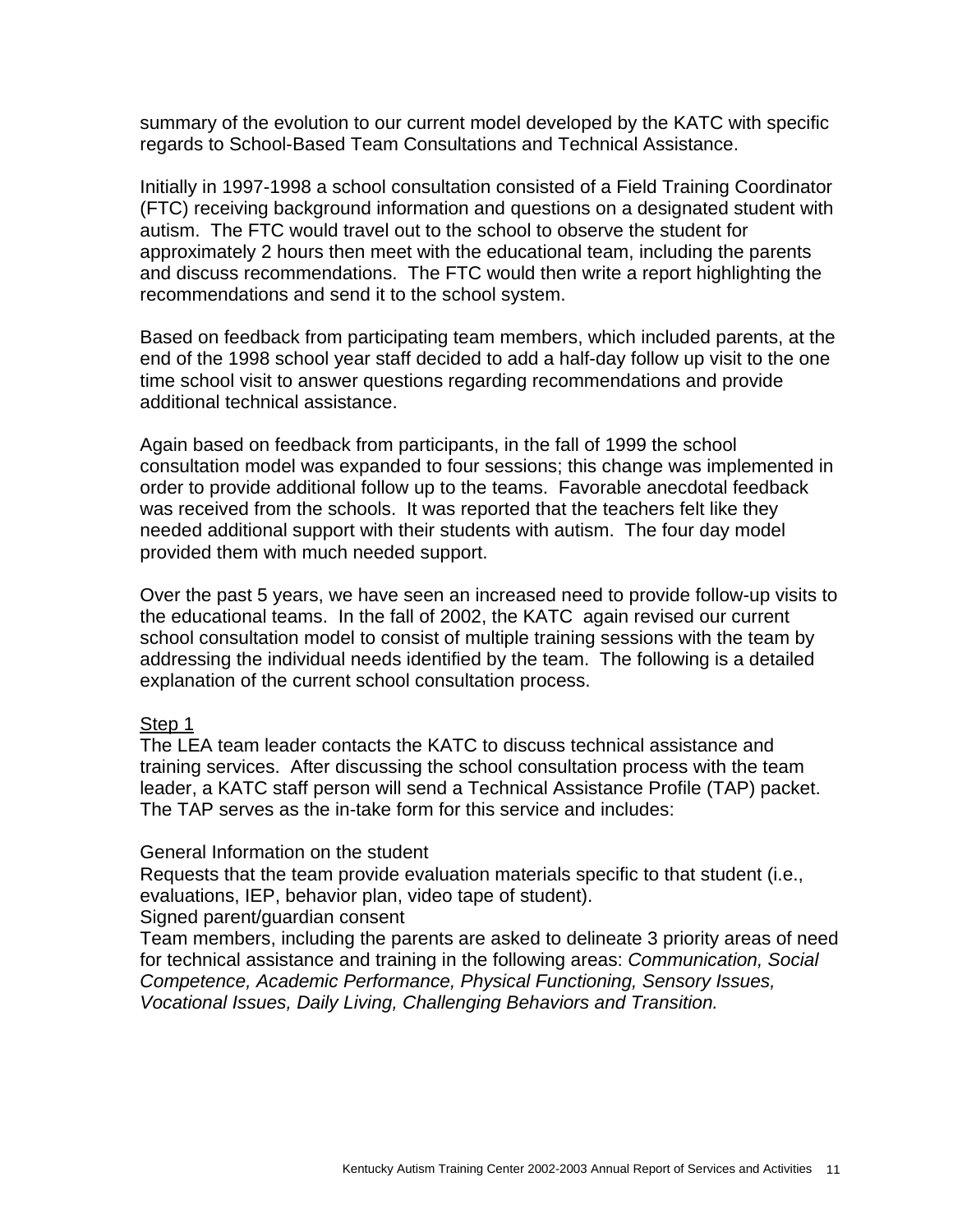### Step 2

When all of the requested in-take information is received at the KATC it is reviewed and assigned to a FTC based on the three priority areas and the FTC's area of expertise.

The KATC then contacts the school to set up an initial observation date and team meeting. The main contact at the school will then ensure that all team members receive scheduling information. When scheduling this meeting efforts are made to accommodate the schedules of all team members, including parents.

After the initial observation the FTC meets with the entire team, including the parents and facilitates consensus on the three priority areas in which to target for technical assistance and training. Based on the information obtained during the observation of the students and the training needs reported by the team, the FTC then creates a Training Agenda. The Training Agenda outlines the team's priority areas, format in which the training will occur (i.e., small group, hands on training), and an approximate number of sessions to address the areas agreed upon by the team. The Training Agenda is shared with the entire team, via the main contact at the school.

After of the Training Agenda items have been addressed, an exit meeting with all of the team members is scheduled. At this meeting the priority areas are discussed and any questions or comments are addressed. After the final meeting an exit report is written by the FTC and sent to the main contact at the school for distribution to all team members. KATC can be contacted to schedule follow up sessions if necessary.

Another important addition for the 2002-2003 school year was increased emphasis placed on evaluation. Quarterly evaluations are now sent out to the main contact at the school and to the parents/guardians. We ask that they are filled out and mailed back to the KATC. The respondents are not required to give their name.

### *At the end of the 2002-2003 school year 23 students were receiving school consultation services from 14 different districts across Kentucky. There were 16 students on a waiting list to receive services.*

Figure 5 presents participant feedback from team members that participated in School-Based Team Training and Technical Assistance Activities. Team members include: educators, administrators, related services providers and family members. Utilizing a five point scale, participants were asked to provide feedback regarding training activity, with "5" representing highest satisfaction and "1" indicated participant's complete dissatisfaction with the activity.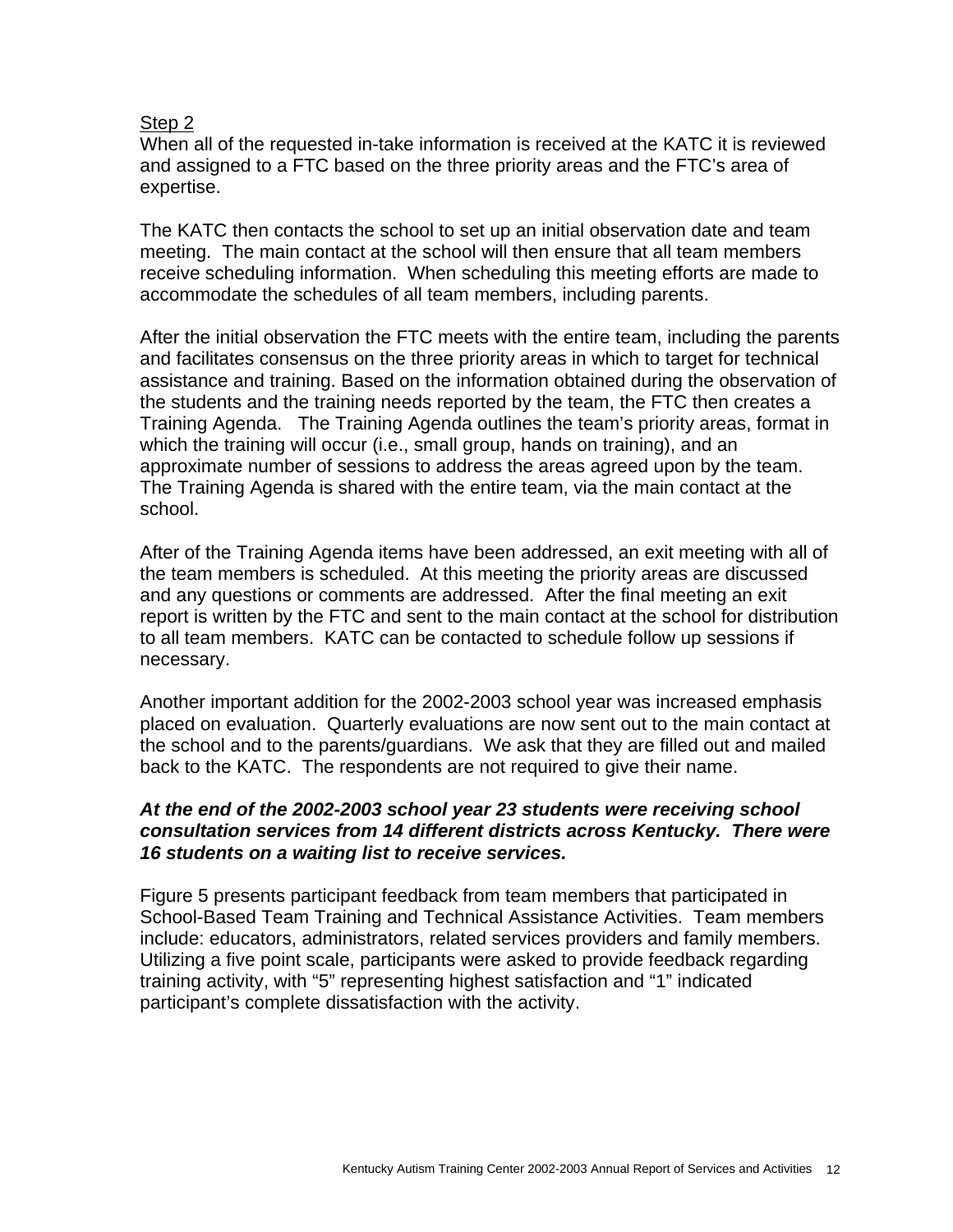

**Overall, 98% of participants indicated the presented information was helpful regarding their work with individuals with ASD.**

Participants of these sessions also indicated how the information provided would help in their work with individuals with ASD and their families.

- Better understanding of behavior
- Information to introduce self-monitoring into program
- Increased confidence to address individual's needs
- New ways to implement programs
- Ways to collect data

#### **Participants indicated additional issues they would like to see addressed:**

- Emotional support for parents and children
- Family issues
- Toilet training
- Reinforcement
- Schedules
- Aspergers Disorder
- Collaboration
- Social skills

#### **Participants indicated what was most helpful about sessions:**

- Strategies to increase communication
- Video clips
- Social Stories
- Dispelled myths
- Ideas for classroom set-up
- Questions/answer period (willingness to answer any question)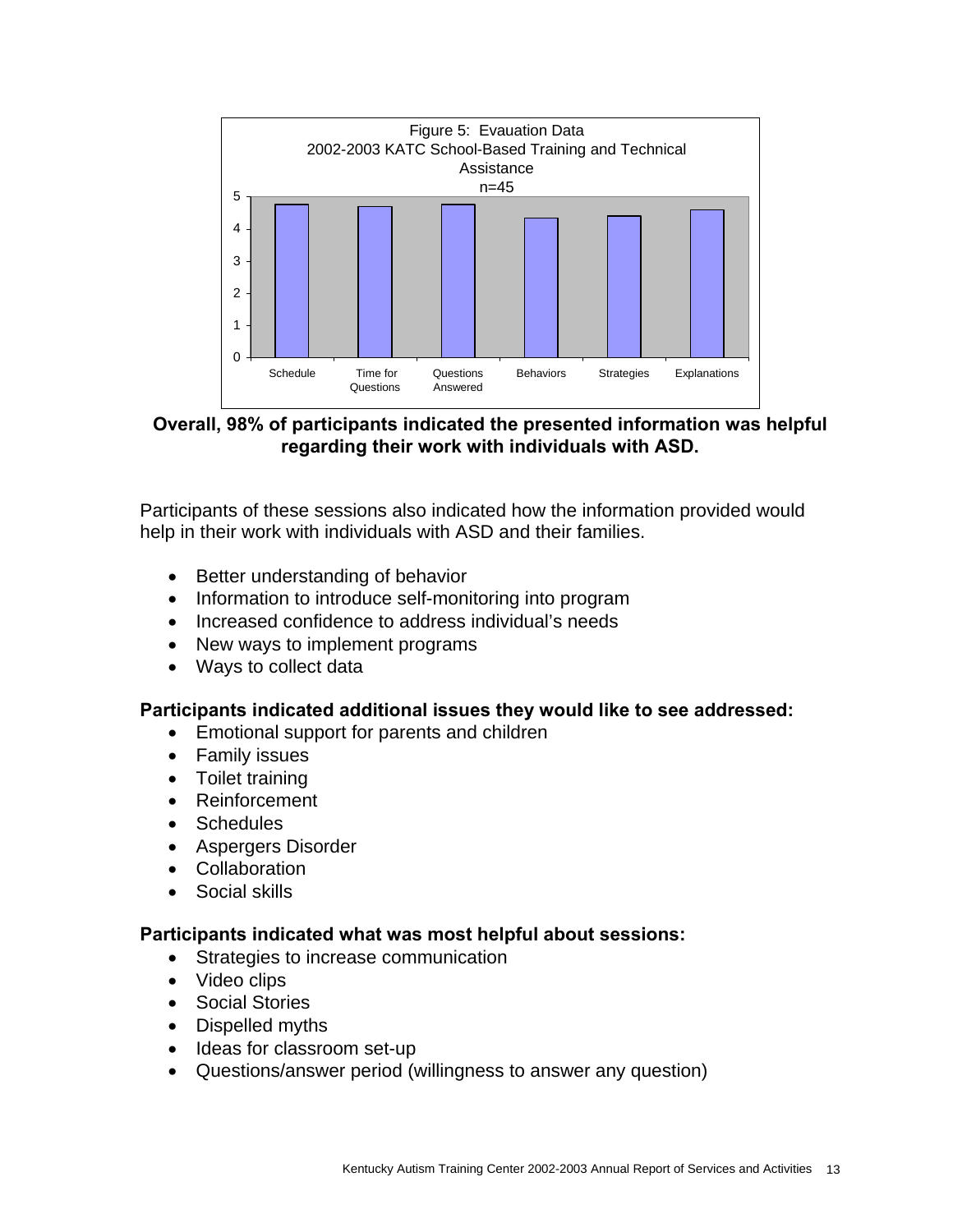## **STATEWIDE INFORMATION DISSEMINATION AND TRAINING**

KATC staff members worked to establish statewide supports and training activities for professionals and parents involved in promoting gains for individuals with autism by offering the following resources and services:

### **Amanda L. King Resource Library**

KATC assumed a lead role in Kentucky as a resource of print, electronic, and video covering the life span of individuals with autism. In addition, the Amanda L. King Resource Library has become a preview site for several major software companies. During this past year, the KATC addressed approximately 1,000 requests for information from parents and professionals across Kentucky. Patrons of the Amanda L. King Resource Library may access print material through mailed requests. Families and professionals contact the KATC in order to obtain information regarding the availability of services, information on "best practices", support groups, up-coming training activities and vendors.

#### **Newsletter**

The KATC disseminates a newsletter to approximately 7,000 family members, educators, Family Resources and Youth Services Centers, health departments, employment specialists and mental health professional across the Commonwealth. The newsletter contains information regarding the services KATC, activities of autism related support groups, strategies and information regarding other organizations serving individuals with autism spectrum disorders and their families. **See Appendix B for the Spring 2003 edition of the KATC newsletter.** 

#### **Web-Sites**

The KATC web site is located at [www.kyautism.com.](http://www.kyautism.com/) Currently in development, the KATC's Autism Web-based Interactive Network (AWIN), is a web-based instructional series comprised of content units and lessons in multiple disciplines. AWIN topics include assessment, communication, medical issues, and sensory-based programs. The a link to the web site for AWIN is located at [www.kyautism.com](http://www.kyautism.com/). This web site will also include opportunities for chat room discussions with KATC staff and other professionals to address general issues in identifying and educating students with autism.

#### **Professional Development Sessions and Events**

KATC staff members have presented parents and professionals information on autism spectrum disorders and effective strategies at 32 local, regional, and state conferences to approximately 1,500 individuals. The topics for these sessions have included promoting early intervention, targeting communication and social skills, building academic supports in inclusion settings, and promoting transition and employment for adults with autism. Sponsors for these conferences include: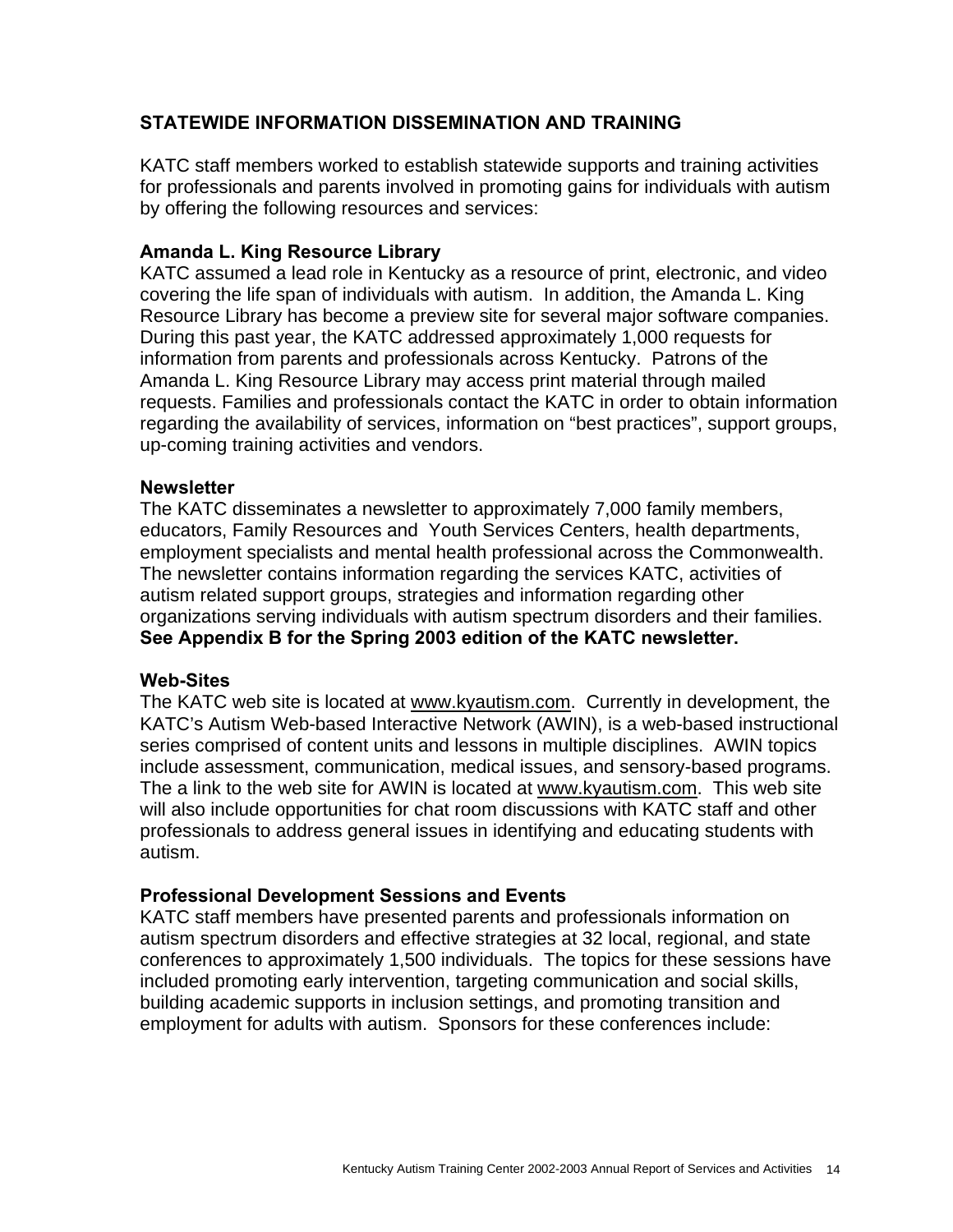Autism Spectrum Disorders Advisory Consortium Caritas Peace Center – Louisville, KY Caveland Educational Support Center Central Baptist Church – Corbin, KY Easter Seals - Louisville, KY Easter Seals – Paducah, KY Garrard County Public Schools Hardin County Public Schools Harrison County Public Schools Jefferson County Public Schools Kentucky Association for Persons in Supported Employment Kentucky Department for the Blind Kosair Hospital Kentucky Speech-Language-Hearing Association Kentucky Division of Mental Health Marion County Public Schools River Region Cooperative Regional Training Center Early Childhood Institute State Interagency Council for Services to Children with Emotional Disabilities State Advisory Panel for Exceptional Education University of Kentucky Adoption Support for Kentucky University of Kentucky Interdisciplinary Human Development Institute University of Louisville Continuing Medical Education Conference Wolfe County Public Schools YMCA-Fayette County

Figure 6 represents feedback from workshop participants regarding material presented. Utilizing a five point scale, participants were asked to provide feedback regarding training activity, with "5" representing highest satisfaction and "1" indicated participants complete dissatisfaction with the activity.

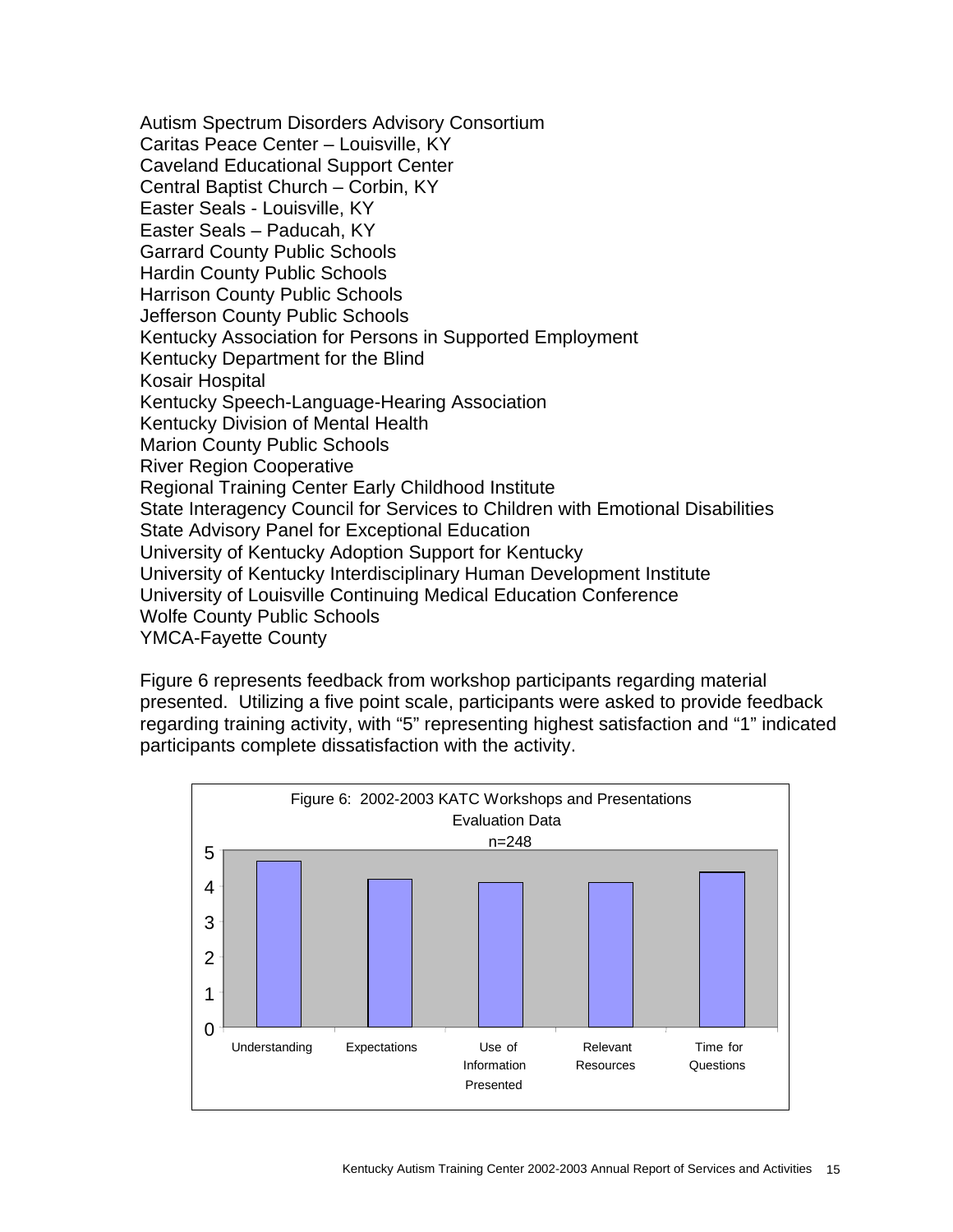## **Autism Institute**

The 2003 Autism Institute was planned to occur in July 2003 and to feature Dr. Amy Wetherby and Linda Burkhart discussing the Promotion of Communication, Social Skills and Cognitive Development for Children with Autism Spectrum Disorders. The institute will be held July 21-24, 2003 and has been designed to bring together the expertise of two outstanding professionals in a seamless manner.

The conference began with Dr. Wetherby sharing information on ecologically based communication assessments and intervention strategies for young children with autism spectrum disorders and will lead into the next presentation by Linda Burkhart. During Mrs. Burkhart's presentation, the focus was on practical strategies for motivating and communicating with young children with autism spectrum disorders spectrum disorders. After Linda Burkhart's one and a half day presentation, she lead a post-conference afternoon make-and-take session for a limited number of participants and provide an opportunity for guided practice in building communication and social supports. While attendees were encouraged to participate in both speaker sessions, enrollment in individual speaker sessions was permitted.

Autism Institute 2003 was designed for Early Childhood Educators, Special Educators, Speech Language Pathologists, Family Members, Psychologists, Administrators, Mental Health Professionals and other professionals working with children with autism.

Specific information regarding the number of participants, their roles and evaluation data will be available in August 2003.

#### **Graduate Courses and Program Offerings**

In conjunction with the Department of Teaching and Learning/Distance Education at the University of Louisville's College of Education and Human Development, Dr. John Burke and senior staff have offered multiple graduate courses on autism, intervention strategies, and other related topics. Courses include: Autism Strategies & Techniques, Applied Behavior Analysis, and Single Subject Research Methods.

## **KATC ORGANIZATIONAL STRUCTURE**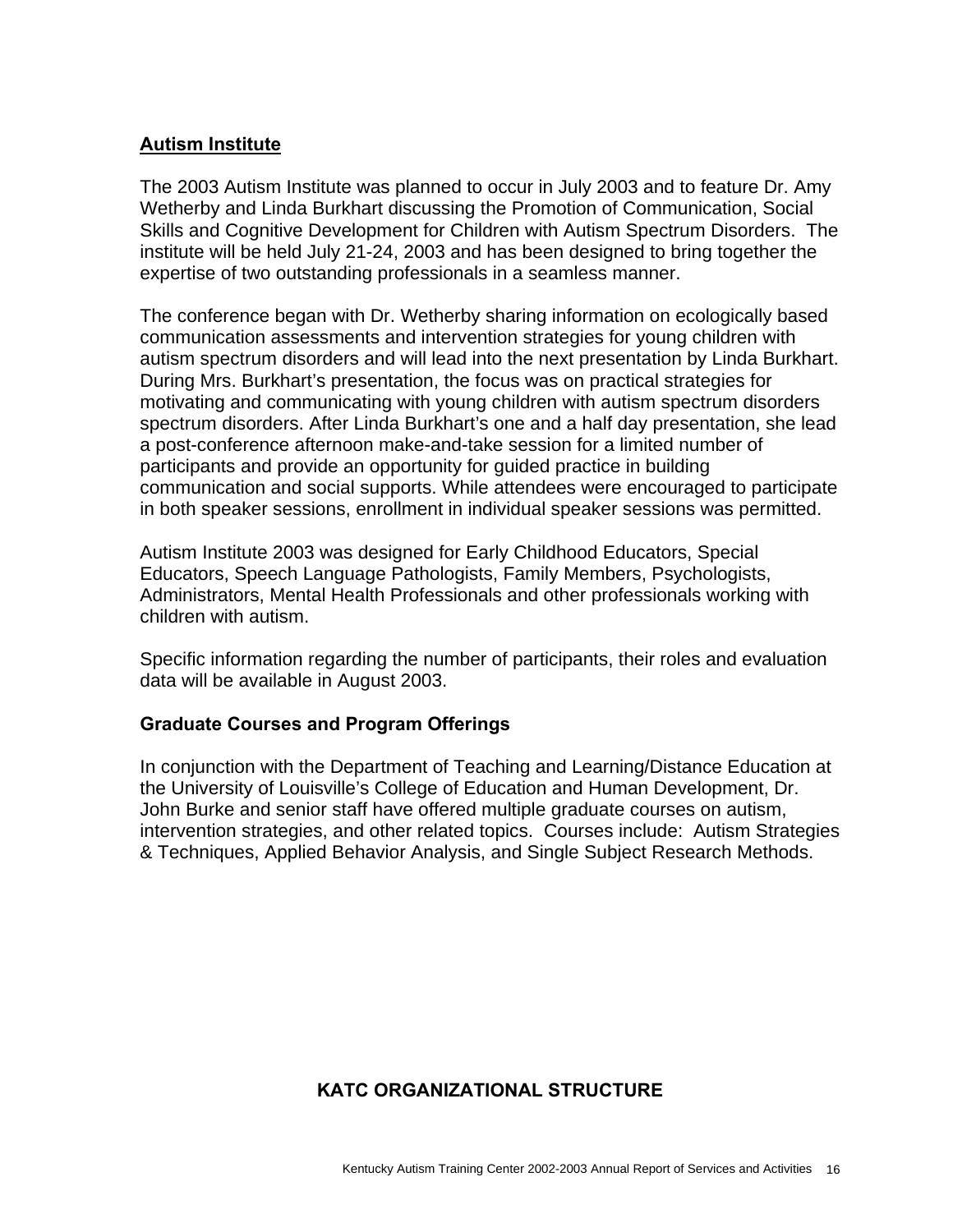## **KATC Staff**

**John C. Burke, Ph.D., Director.** The Kentucky Autism Training Center is directed by Dr. John C. Burke who oversees all aspects of the operation of the Center under the direct administration of WCEC/Department of Pediatrics at the University of Louisville. Prior to coming to UofL in August of 1997, Dr. Burke served as faculty at Johns Hopkins University as well as a Program Director at the Center for Technology in Education (JHU). Dr. Burke earned degrees and credentials in Psychology, Education, Speech Communication, and Speech and Hearing Sciences from the University of California, Santa Barbara. He also received a Post-Doctoral Fellowship from the Department of Pediatrics, The Johns Hopkins University School of Medicine and the Department of Behavioral Psychology the Kennedy Krieger Institute.

Dr. Burke has been extensively involved in several major research and training projects pertaining to autism funded by various government agencies (e.g., U.S. Department of Education, National Institute of Mental Health). He has taught several courses pertaining to understanding and educating students with autism and implementing effective technology-based behavioral and instructional supports. He has worked with Local and State Educational Agencies in planning, implementing, and evaluating major collaborative training programs pertaining to preparing teams of professionals and parents to work with students with autism and other pervasive developmental disorders. Dr. Burke has extensively published in several major journals and has presented at regional, national, and international conferences on such topics as strategies for facilitating communication and social skills, application of technology with children with autism and team-based training with parents and professionals.

**Katie Carnazzo, M.A., Coordinator**. Katie Carnazzo graduated from the University of Kansas with a Masters degree in Human Development and Behavior Analysis. She has worked with children with autism for approximately 9 years in various roles. At Juniper Gardens Children's Project, Ms. Carnazzo designed and implemented programs, which promoted successful integration of children with autism into regular, age-appropriate classrooms. She trained teachers to use such programs as peer tutoring, cooperative learning groups, social skills groups, and social networks. In her current role at the KATC, Ms. Carnazzo coordinates the KATC's school-based technical assistance activities. Currently, Ms. Carnazzo works .40 FTE for the KATC.

**Kristen Frarey, Program Assistant.** Kristen Frarey assists in the coordination of the KATC school-based services. Ms. Frarey also arranges KATC's participation in professional development seminars and family-oriented presentations.

**Rebecca Grau, M.P.A. Field Training Coordinator.** Rebecca Grau graduated with a Masters degree in Public Administration at the University of Louisville. Ms. Grau coordinates many of the Center's administrative responsibilities and is working to increase collaboration among parents and professionals to develop an efficacious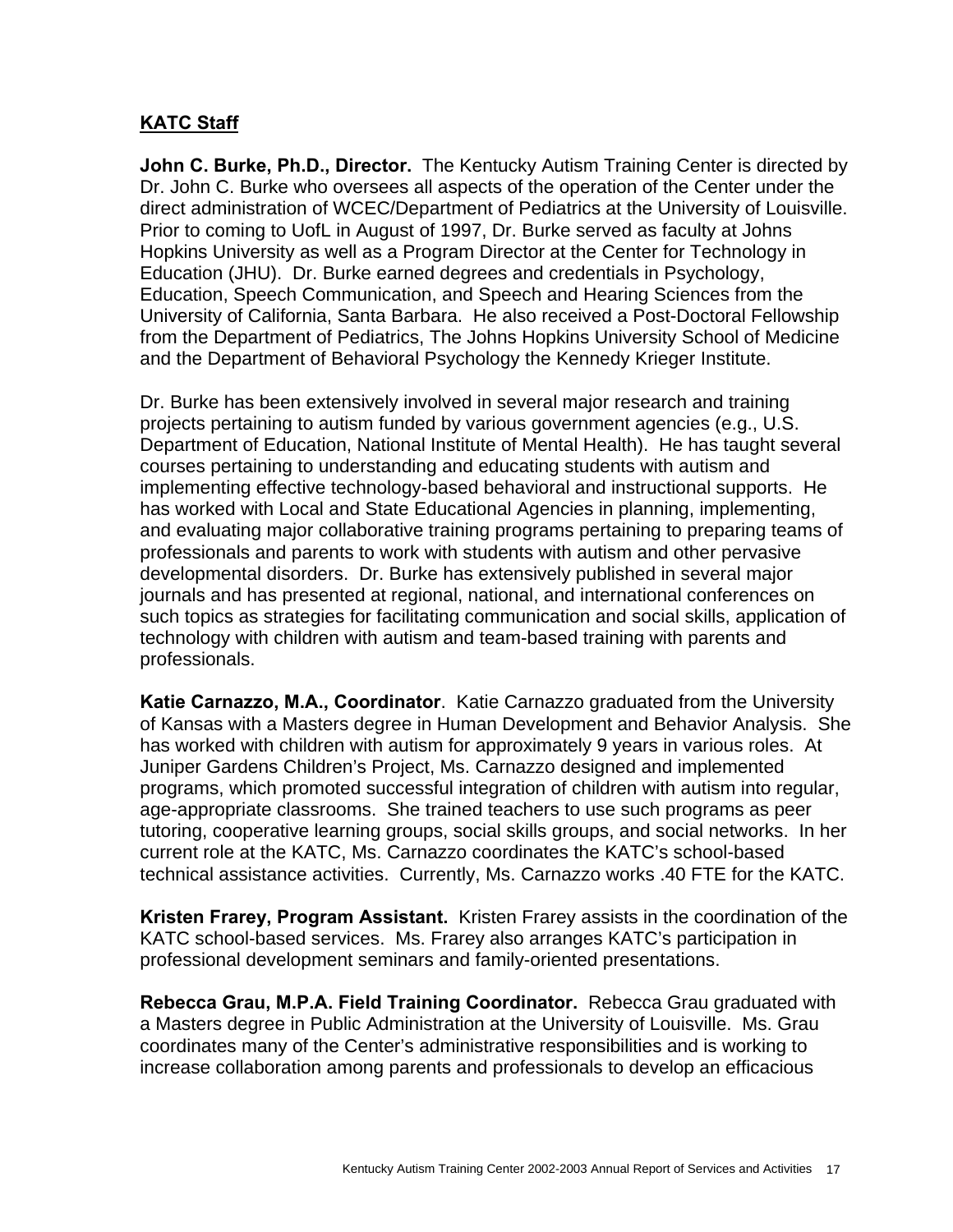system of care for individuals with autism and their families across the Commonwealth.

**Shawn Henry, M.Ed., Field Training Coordinator.** Shawn Henry graduated from the University of Kentucky with a Bachelor's degree in Special Education in the area of Moderate to Severe Disabilities and Elementary Education. He holds a Master's degree in Special Education with a concentration in autism, augmentative communication, collaboration, learning and behavior disorders from the University of Louisville. He has worked with children and adults with autism for ten years. Prior to his arrival at the KATC, Mr. Henry served as an elementary special education teacher, primarily teaching students with autism. In his current position at the KATC, Mr. Henry coordinates the KATC's annual institute and provides training and technical assistance to families and professionals across the Commonwealth.

**Richard Hudson, M.Ed., M.R.C., Field Training Coordinator.** Richard Hudson worked as a Rehabilitation Counselor for the Kentucky Department of Vocational Rehabilitation for seven years, serving a diverse population of persons with severe disabilities. Holding a Master's of Education in Psychology from the University of Louisville and a Master's of Rehabilitation Counseling from the University of Kentucky, Richard is currently ABD toward his doctorate in Educational and Counseling Psychology at the University of Louisville. Having completed his predoctoral internship at Gallaudet University in Washington D.C. he is now completing his dissertation work which deals with social barriers of individuals with autism in employment.

At the KATC, Mr. Hudson serves as a resource for teachers, families, comprehensive care personnel, supported employment providers, school-to-work transition providers and rehabilitation counselors of persons with autism attempting to achieve community based employment.

**Kelly Shepperd, M.A., Field Training Coordinator.** Kelly Shepperd graduated from Western Kentucky University with a Master's degree in exceptional child education and holds certification in three areas: K-4 Elementary Education, K -12 Trainable Education and Director of Special Education.

She has worked with individuals with autism and other disabilities for eleven years. Prior to her arrival at the KATC, she served as a special education teacher for nine years, three of which were in the secondary setting and 6 of which were in the elementary setting. For the last 5 years of her career in the public school setting, she primarily taught elementary students with autism, implementing a variety of programs in both regular education and special education settings.

In 1999, in an effort to support and educate parents and families with children with autism, she and a colleague started the Barren River Area Autism Support Group.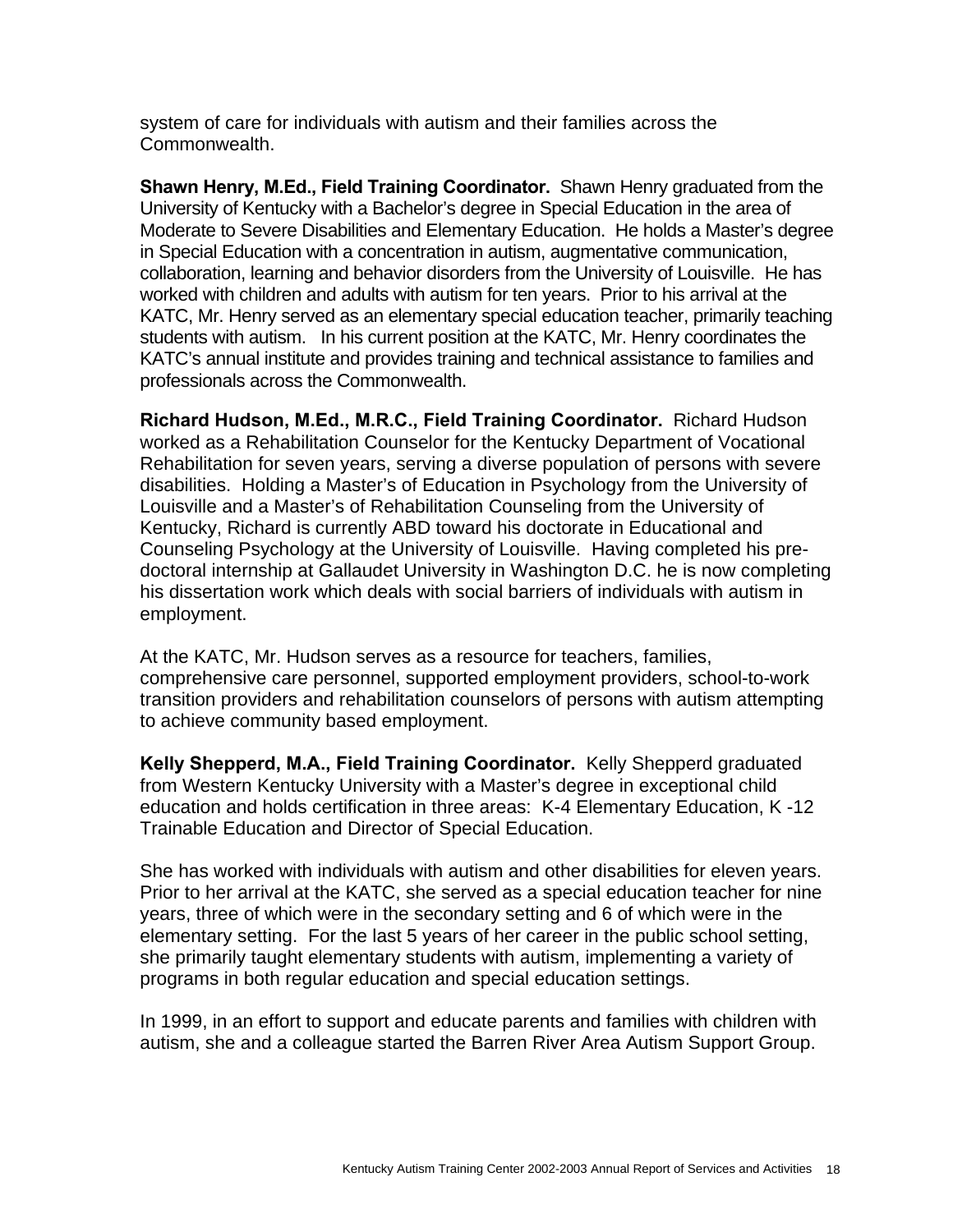In her current position at the KATC Ms. Shepperd primarily provides training and technical assistance to families the south western regions of Kentucky were she resides.

**Carolyn Stevens, Unit Business Manager**. Carolyn Stevens is a 15-year employee of the University of Louisville whose background is in accounting. She has worked in the Controller's Office and Development Office prior to joining KATC as unit business manager.

**Scott Tomchek, M.S., OTR/L.** Scott Tomchek is currently chief of Occupational Therapy at the Weisskopf Center for the Evaluation of Children at the University of Louisville. He received his Bachelor's degree in Occupational Therapy from the University of Wisconsin, Milwaukee, in 1991 and subsequently received his Master's degree in Occupational Therapy with an emphasis on developmental pediatrics, from the State University of New York at Buffalo in 1993. His pediatric experience over nine years is noted in inpatient and outpatient pediatrics, neonatal intensive care, and formal research. This experience includes extensive involvement in both assessment and treatment of behavior in children with autism. At the KATC, Mr. Tomchek consults with parents and professionals regarding issues related to occupational therapy. Currently, Mr. Tomchek worked .20 FTE for the KATC.

**Barbara Trevor, MSSW** Barbara Trevor is the Chief Social Worker at the Weisskopf Center for the Evaluation of Children where she has been employed for fifteen years. She has a Master's degree in Social Work from the University of Louisville and a Bachelor's degree from Union College in Barbourville, Kentucky. She has over twenty-six years of experience as a social worker in the field of developmental disabilities in Kentucky and Indiana. Her interests lie in linking families with community resources and assessing family dynamics. At the KATC, Ms. Trevor has lead efforts to inform parents of children with autism of resources available in the community and how to access the services. Ms. Trevor worked .30 FTE for the KATC.

**Gail Williams, M.D.** Dr. Williams is an Assistant Professor of Pediatrics at the University of Louisville, Weisskopf Center for the Evaluation of Children. She provides neurodevelopment evaluations for children with a variety of developmental disabilities and has a particular interest in autism. At the KATC, Dr. Williams provides training and input regarding the production of training materials. Currently, Dr. Williams worked .10 FTE for the KATC.

## **Advisory Board**

KATC has an advisory council who advises the Director in matters of policy, staffing, and operation. The composition of the council consists of parents (50%), professionals (40%) and lay members (10%). The advisory council meets formally four times during the year and is frequently called upon by the Director for advice in an ongoing manner.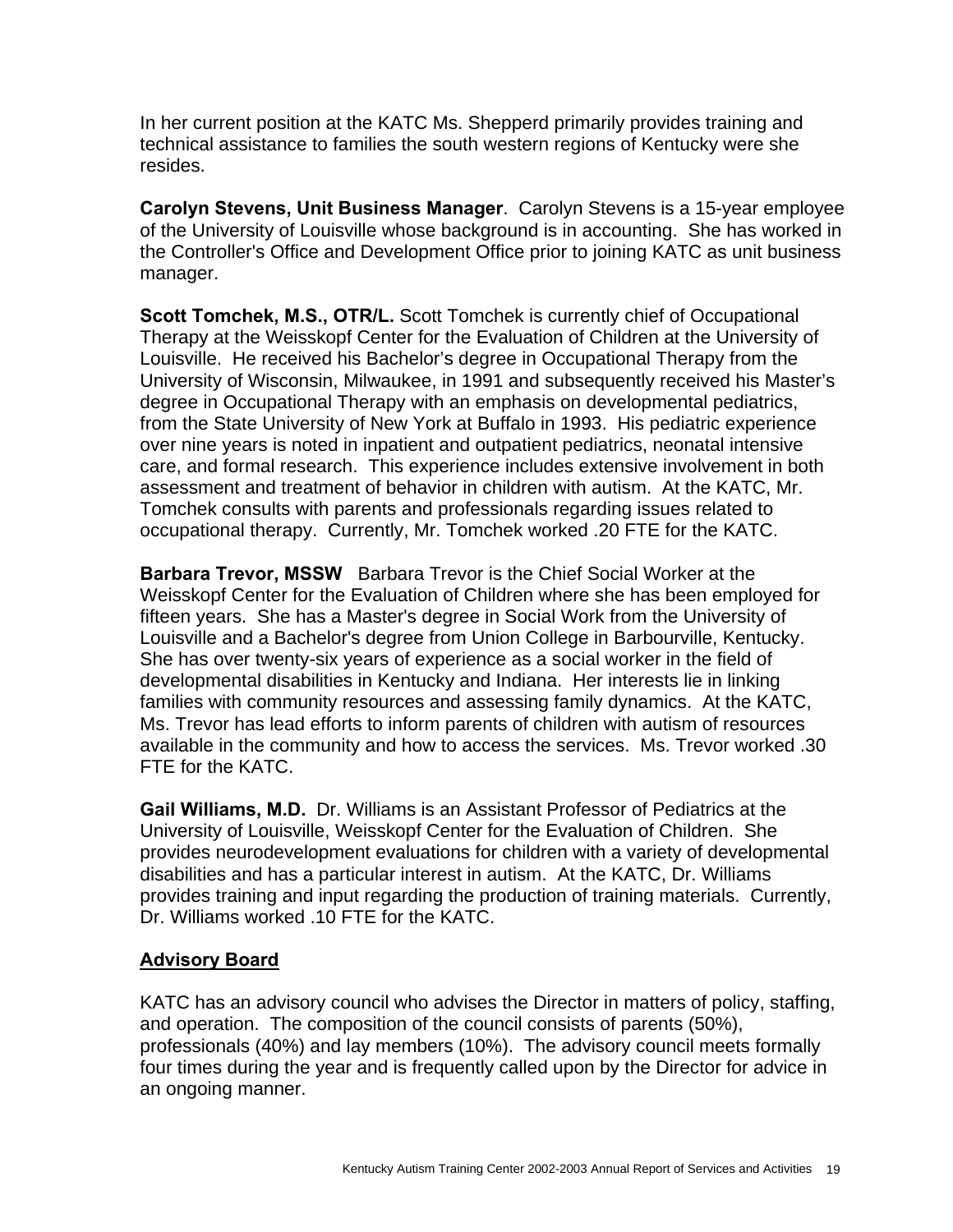In addition, members participate in committee activities to address specific issues or projects and report progress to the Board at quarterly meetings. A Board member and a KATC staff person co-chair all committees. Currently, members participate in the following committees: Early Identification, Resource Center, Nominating and Membership, Adult and Community Services, Program Review, Needs Assessment/Planning and Legislative Issues and Professional Development. Additional committees are established on an as needed basis.

### **Below is a list of the current members of the Kentucky Autism Training Center Advisory Board:**

| Parent       | <b>Henderson County</b>                                           |
|--------------|-------------------------------------------------------------------|
| Parent       | Jefferson County                                                  |
| Parent       | <b>Oldham County</b>                                              |
| Parent       | <b>Fayette County</b>                                             |
| Parent       | <b>Oldham County</b>                                              |
| Parent       | <b>Calloway County</b>                                            |
| Parent       | Jefferson County                                                  |
| Parent       | <b>Fayette County</b>                                             |
| Parent       | <b>Fayette County</b>                                             |
| Parent       | <b>Madison County</b>                                             |
| Professional | <b>Carriage House Consultants</b>                                 |
| Professional | <b>Council on Postsecondary Education</b>                         |
|              | Professional Kentucky Department of Education                     |
| Professional | <b>First Steps</b>                                                |
|              | Professional Psychiatrist, University of Kentucky                 |
|              | Professional Vocational Rehabilitation/Supported<br>Employment    |
| Professional | University of Louisville, Bingham Child<br><b>Guidance Center</b> |
|              | Professional University of Louisville, Teaching and               |
|              |                                                                   |
| Layperson    |                                                                   |
|              | Learning<br>Layperson                                             |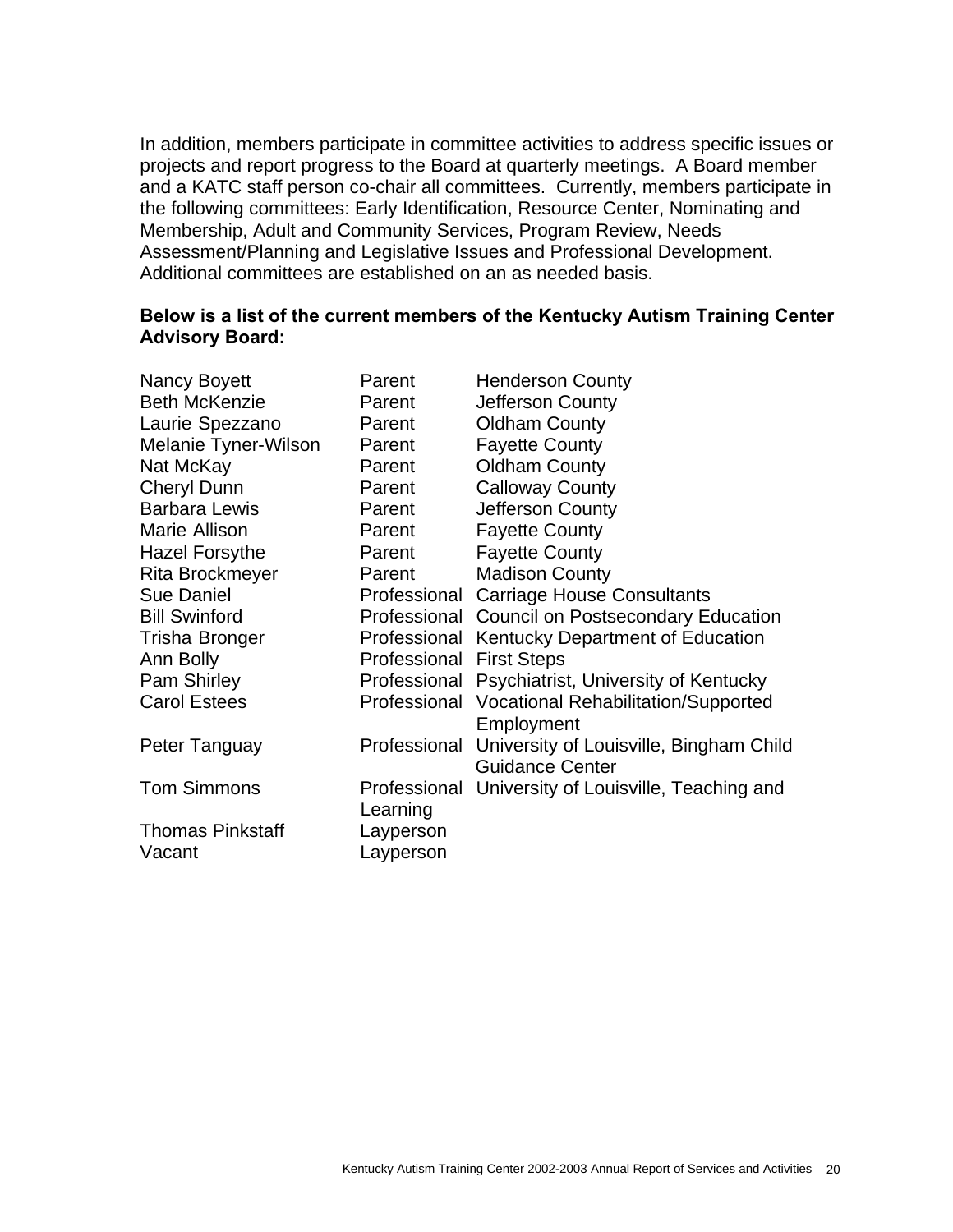#### **Kentucky Training Center 2002-2003 Budget**

### **Personnel**

Including the Director, personnel included permanent full-time and part-time employees plus temporary employees. Total Field Training Coordinators were 3.4 FTE positions for FY 2002/2003. Additional core staff included a Leadership Development Specialist, Unit Business Manager, one Part-time Student worker, plus part-time related Service Trainers including one Occupational Therapist, one Social Worker, an M. D. In addition, percentages of WCEC administrative staff were paid for during the past year. (Including Fringe Benefits)

Total \$448,700.56

## **Operating Expenses**

Items such as procurement card expenses (including such purchases as office supplies, small equipment, instructional supplies, and registrations), postage, copiers/maintenance, telephone/communications expenses, duplicating/printing, temporary help, honorariums, building rent, stockroom/office supplies, and vehicle rent are included in operating expenses.

Total \$237,318.39

### **Travel**

Travel expenses include mileage, overnight accommodations, and in some instances meals of KATC employees who travel throughout the state to train and to attend some conferences.

Total \$13,610.75

#### **Indirect Cost**

Indirect cost (overhead) was paid on only CSPD grant.

Total \$ 4,569.69

 **Total \$704,199.38**